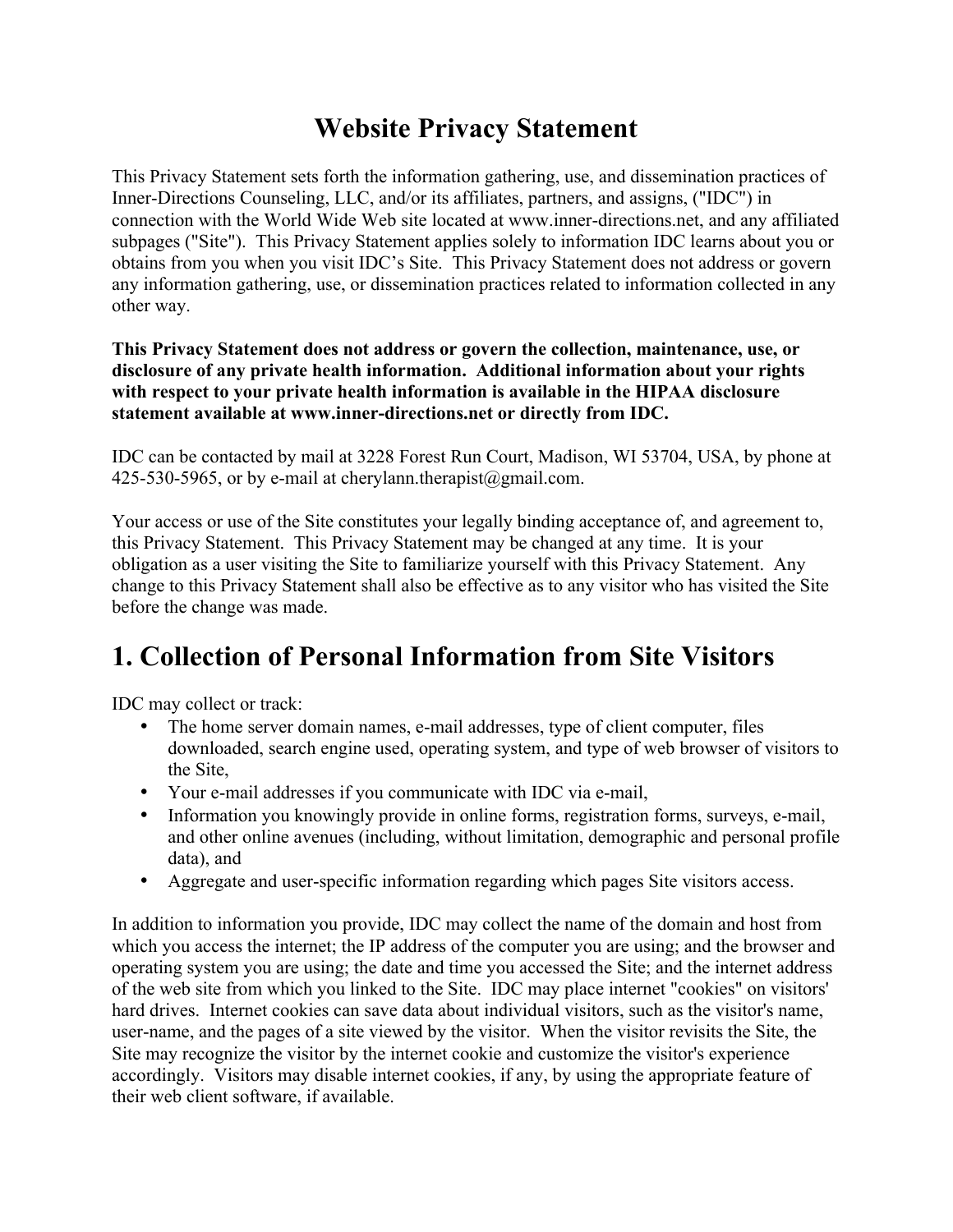When a visitor performs a search within the Site, IDC may record information identifying the visitor or linking the visitor to the search performed. IDC may also record limited information for every search request and use that information to solve technical problems with the services available directly or indirectly in connection with the Site and to calculate overall usage statistics.

# **2. Use of Personal Data Collected**

Personal data collected by IDC may be used by it for many reasons. Examples may include, editorial and feedback purposes, for marketing and promotional purposes, for a statistical analysis of users' behavior, for service development, for content improvement, for fulfillment of a requested transaction or recordkeeping, or to customize the content and layout of the Site. Aggregate data on visitors' home servers may be used for internal purposes, and individually identifying information, such as names, postal and e-mail addresses, phone numbers, and other personal information which visitors voluntarily provide to IDC may be added to IDC's databases and used for future contact, mailings, and e-mail communications regarding Site updates, news, new services, and upcoming events.

IDC may also use Site visitor data to contact the Site visitors regarding account status and changes to the submissions agreement, privacy statement, and any other policies or agreements relevant to Site visitors.

### **3. Disclosure of Personal Data to Third Parties**

IDC will not generally disclose any personally identifiable information to third parties. Notwithstanding the foregoing, IDC may disclose or distribute identifiable or non-identifiable data to a third party under certain situations including:

- 1) As necessary for the conduct of normal business. For example, IDC may disclose your personally identifiable information in connections with bill payment by a third party.
- 2) As required by law. For example, IDC may disclose your personally identifiable information to a third party pursuant to a valid subpoena, court order, or other form of legal process.
- 3) As determined by IDC in its sole judgment that disclosure or distribution is appropriate to protect the life, health, or property of IDC or any other person or entity. For example, IDC may disclose your personally identifiable information in response to a request by or on behalf of any local, state, federal, or other government agency, department, or body, whether or not pursuant to a subpoena, court order, or other form of legal process.

While IDC may undertake efforts to ensure that such third parties use the personal data solely for the purposes for which the data was disclosed, IDC is not responsible for the privacy practices of such third parties and will not be liable for any use of disclosure, by a third party, of any user's personal data.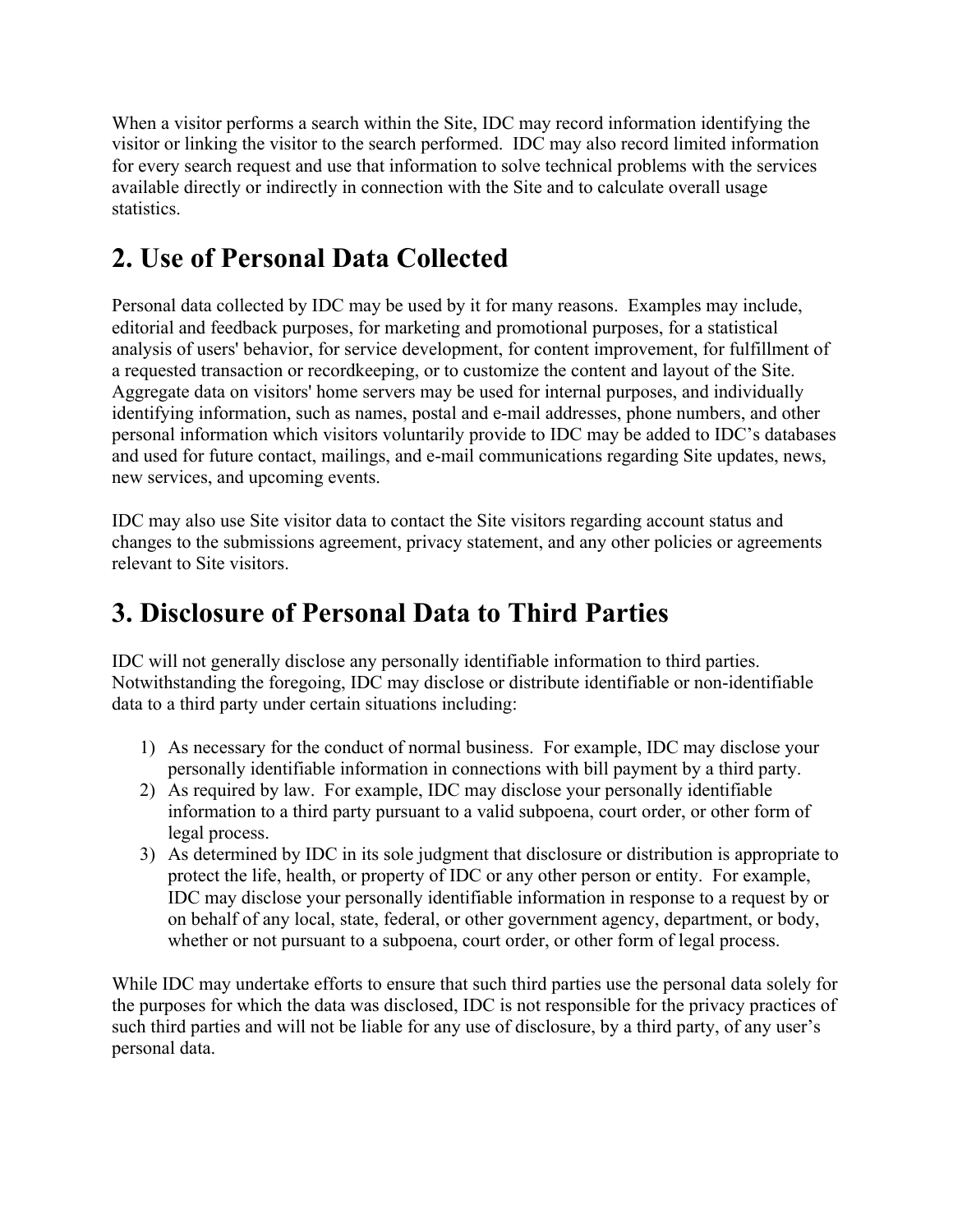This Site may contain links to other World Wide Web sites or advertisements for, or placed by, third parties. IDC is not responsible for the privacy practices of such Web sites, advertisers, or third parties, or for the content of such sites or advertisements. It is possible that these links or advertisements, themselves, may be used by third parties or others to collect personal or other information about Site visitors. It is solely the visitors' obligation to review and understand the privacy practices and policies of these other web sites and of these advertisers and third parties.

# **4. Security Measures**

IDC has implemented security features to prevent the unauthorized release of or access to users' personal information. Please be advised, however, that the confidentiality of any communication or material transmitted to or from IDC via this Site or e-mail cannot be guaranteed. Accordingly, IDC is not responsible for the security of information transmitted via the internet. As an alternative to communicating with IDC via e-mail or the internet, visitors can contact IDC by mail at 3228 Forest Run Court, Madison, WI 53704, USA, by phone at 425-530-5965 or by email cherylann.therapist@gmail.com.

# **5. Your Opt-Out Right**

You can always choose to withhold any information you do not want to provide, even though the information may be necessary in order for IDC provide you with services through the Site.

In addition, except as necessary for IDC to provide the services, information, or products requested by you, you may opt out of having your personally identifiable information used by IDC for secondary purposes, or disclosed by IDC to third parties by contacting IDC in writing via postal mail, at the addresses set out above. (This does not apply to collection of the type of web browser of the visitor to the Site or to information provided or collected that does not meet the above description.) Such a request may result in IDC declining to provide services to you through the Site or denying you access to the Site.

# **6. Your Access to and Ability to Correct Personal Data**

Upon your written request via postal mail, IDC will provide to you a summary of any personally identifiable information retained by IDC regarding you, which information has been voluntarily provided to IDC through an account registration, customer order, or electronic news or information subscription. You may modify, correct, change or update your personally identifiable information by contacting IDC in writing via postal mail, at the address above.

# **7. Compliance with the Children's Online Privacy Protection Act (COPPA).**

The Site is not directed at children under the age of 13. IDC complies with the Children's Online Privacy Protection Act (COPPA) and to the extent that IDC is able to determine the age of users by their submissions to or communications with the Site, IDC will not knowingly